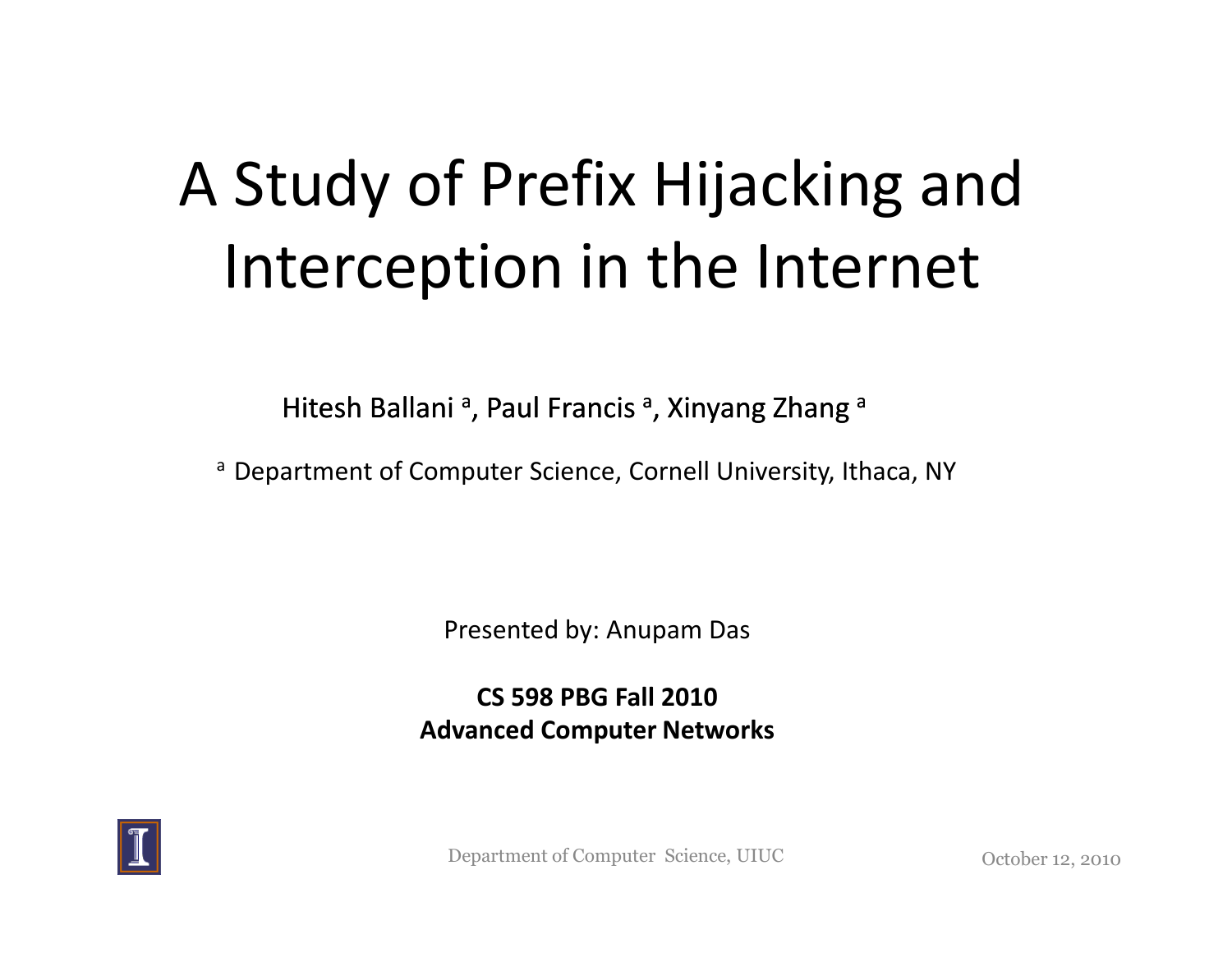### **Outline**

**≻Recap of BGP** 

Common BGP Attacks

**Example 3 Finds Studies on some BGP attacks** 

A Study of Prefix Hijacking and Interception in the Internet

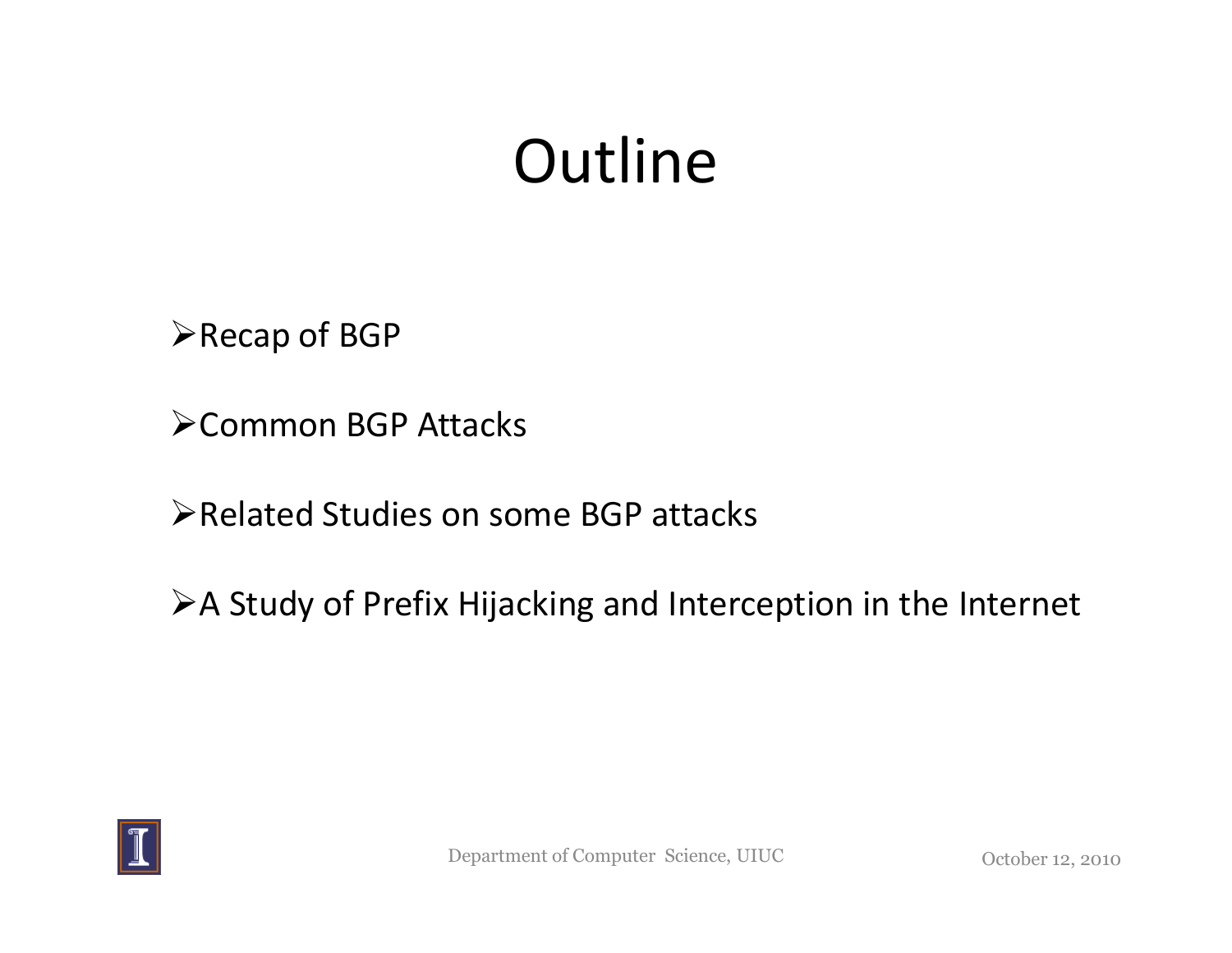## Recap of BGP

- 1) An autonomous systems (ASes) communicate through border routers .
- 
- 2) Runs over TCP<br>3) Path vector pre 3) Path vector protocol
- 4) Incremental update (send to only neighbors)
- 5) Policies applied (through attributes) influences BGP path selection



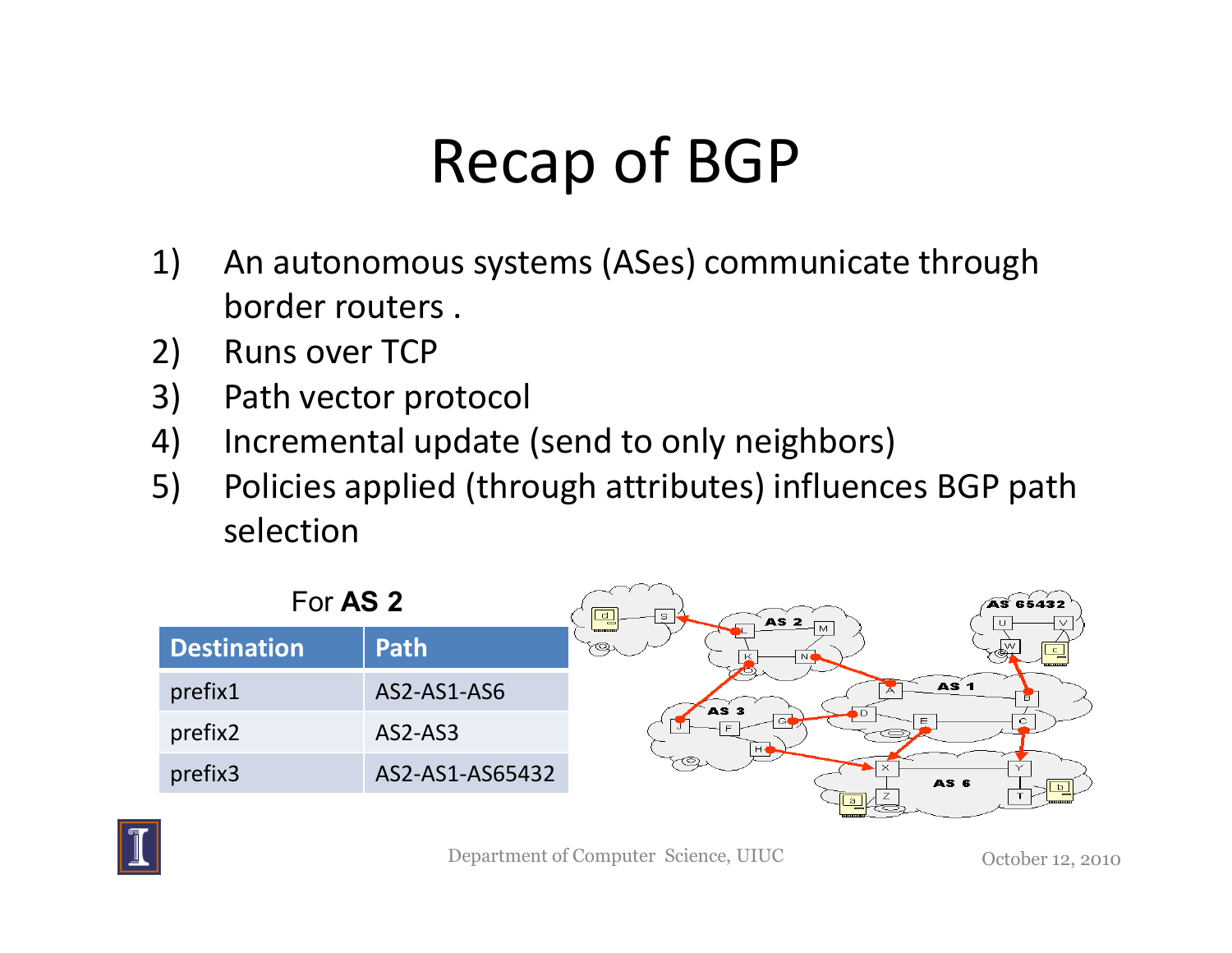#### Common BGP Attacks

The most common BGP attacks are-

- 1. Blackholing
- 2. Redirection
- 3. Interception/Subversion
- 4. Impersonation
- 5. Instability

#### Strategies:

**Prefix/Sub-prefix Hijacking**

**Shorter path advertisement**

**Violation of Export Policies**

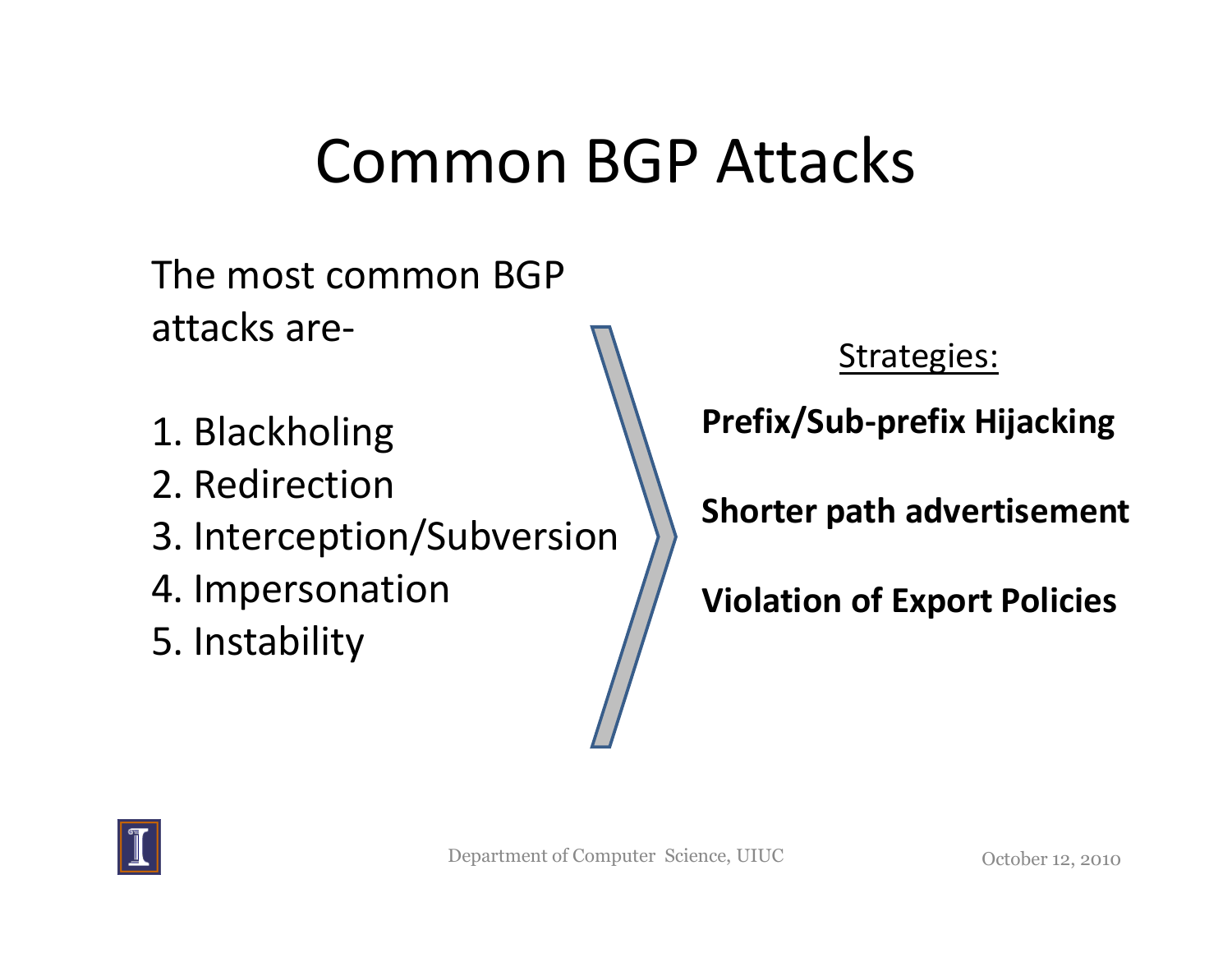## Prefix Hijacking

What is a prefix hijack?

 A prefix hijack occurs when AS originates a prefix that it does not own and is originated elsewhere.



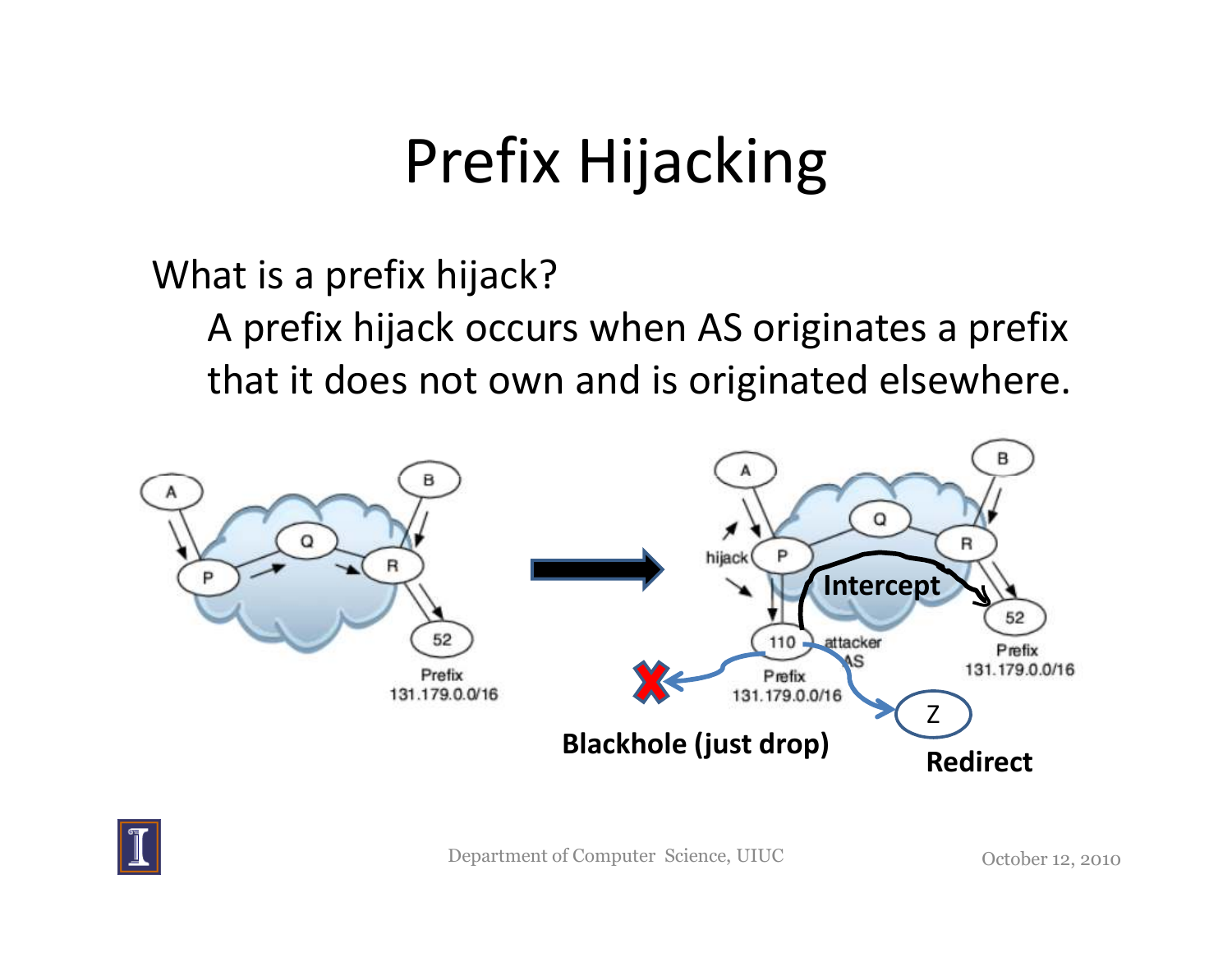## Sub-Prefix Hijacking

What is a sub-prefix hijack?

 <sup>A</sup> sub-prefix hijack occurs when AS originates <sup>a</sup> prefix that it does not own and the space is originated elsewhere *and its space is wholly contained within another announced prefix block*





Department of Computer Science, UIUC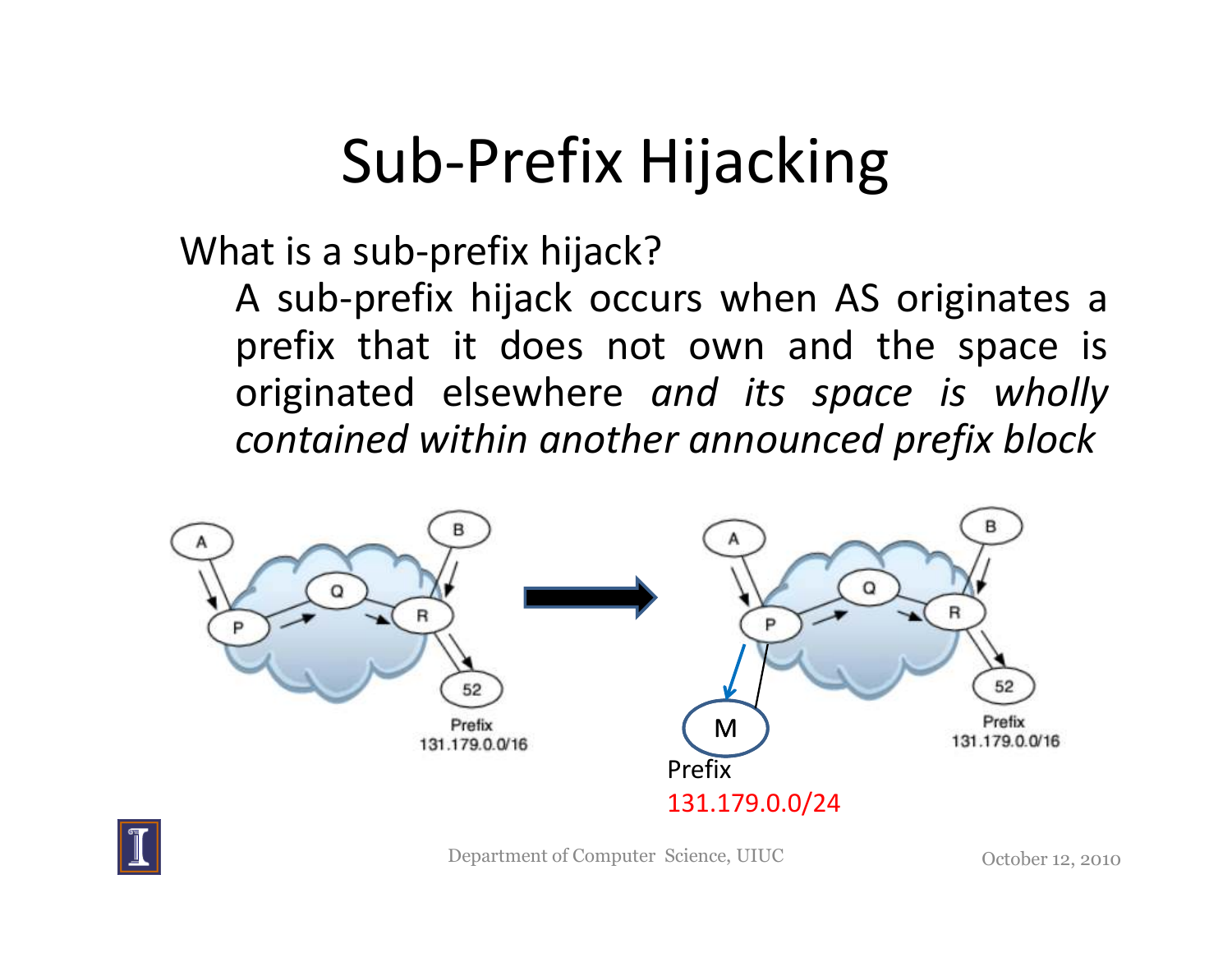#### Shorter Path Advertisement

Instead of claiming to originate a prefix, an adversary can keep the correct originator, but shorten the remainder of the path to make it look more attractive.

- $\blacksquare$ This attack is more stealthy than simple origination.
- $\blacksquare$ Unlikely to occur as misconfiguration.



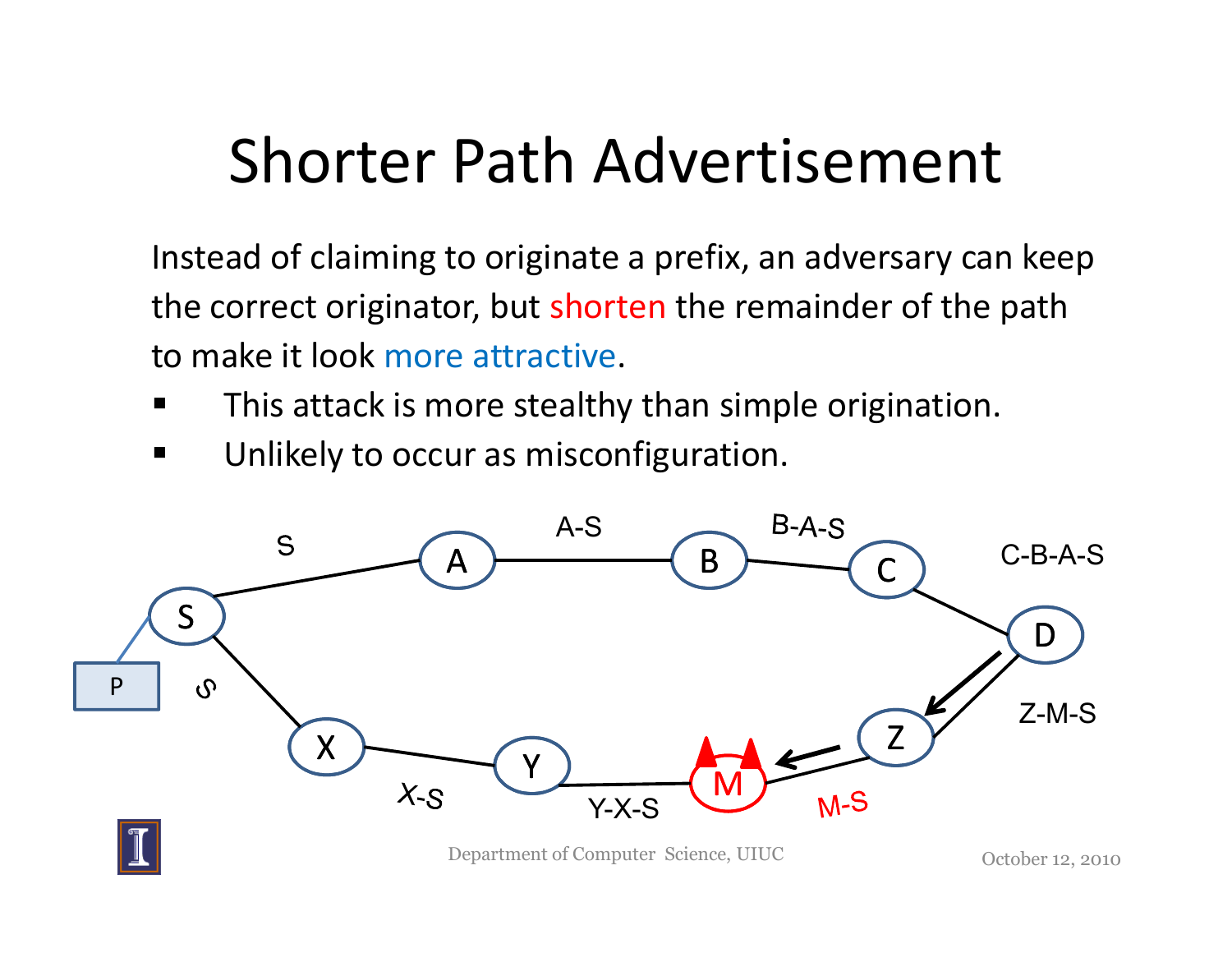## Violation of Export Policy

#### Standard route export rule-

| Route Learned From | Should Export Route to |
|--------------------|------------------------|
| Provider           | All customers          |
| Peer               | All customers          |
| Customer           | All neighbors          |
| Local              | All neighbors          |



Malicious AS could exploit this to attract more traffic



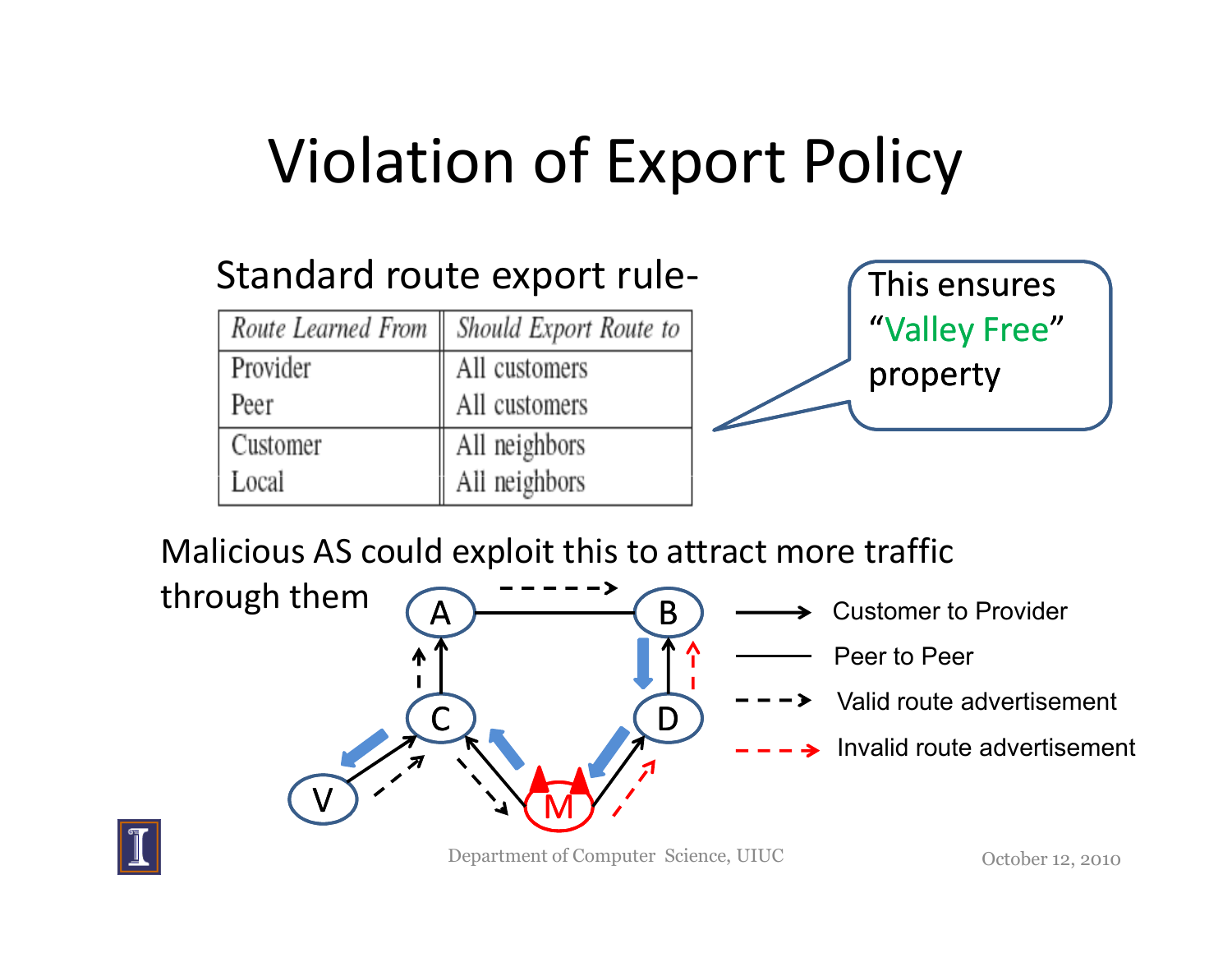## Related Studies on some BGP attacks



Department of Computer Science, UIUC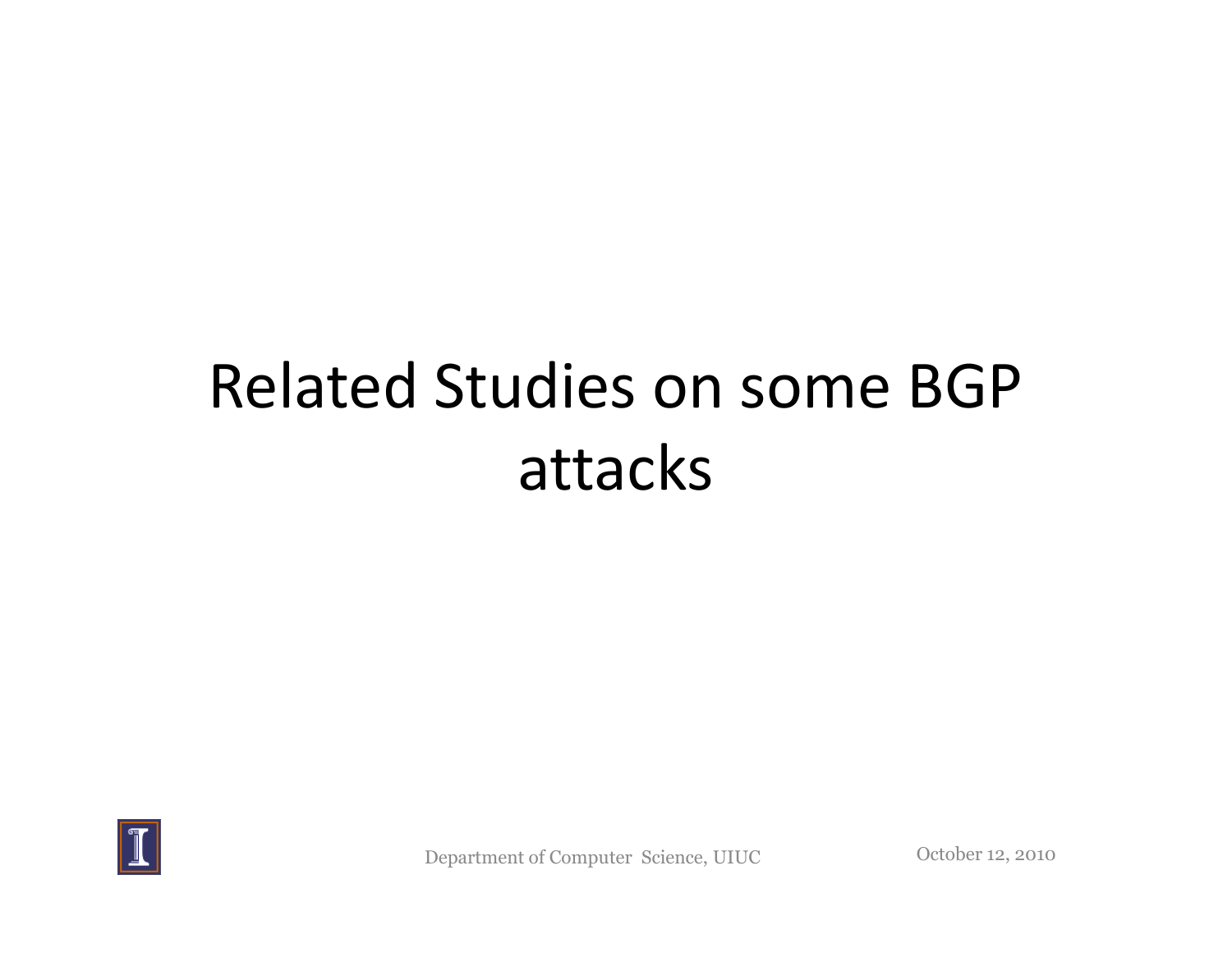# PGBGP: Pretty Good BGP(Karlin et al.)

The main idea behind PGBGP is to slow down the process of routing table update to provide better investigation.

**Learning phase**: Keep track of the origin ASs of each prefix (first *h* days).

**Suspicion phase:** Update with new origin AS for a prefix =>Labeled suspicious (for *s* days). Lets operators verify new origin

| Dalabase of Prelix Origins |        |
|----------------------------|--------|
| <b>Prefix</b>              | Origin |
| P <sub>1</sub>             |        |
| P <sub>2</sub>             | X      |
|                            |        |
| P <sub>2</sub><br>'S       |        |
| Sub-P3                     |        |

 $H$ abaaa of Drafiy Origins

After *s* days if the update is still in routing table then accept it.

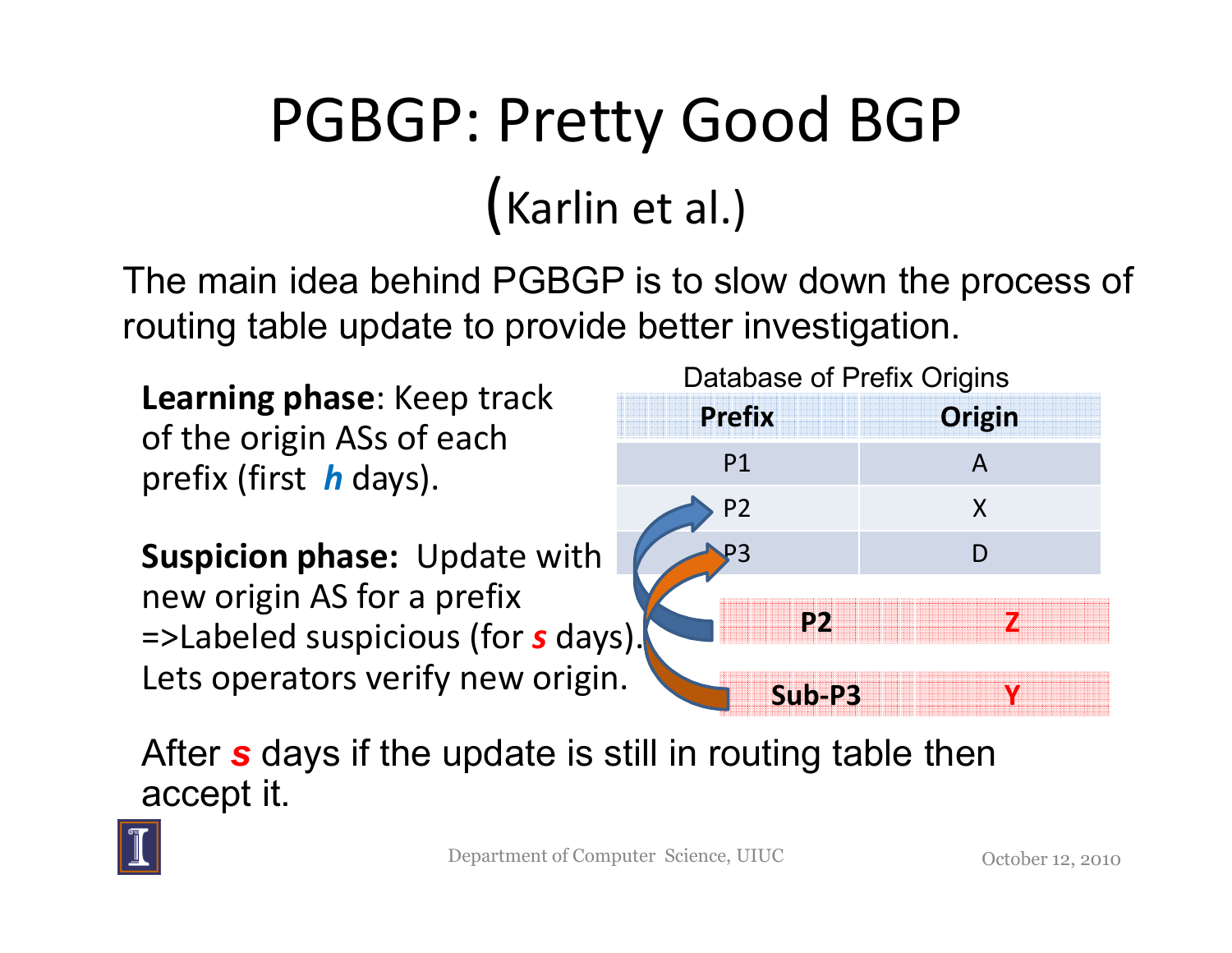#### Listen & Whisper(Subramanian et al.)

There are 2 components to this mechanism-

**Listen:** Checks the data plane for inconsistency.

*Whisper :* Guarantees path integrity for route advertisements using cryptographic functions.

These approaches neither require public key distribution nor do they require a central database.

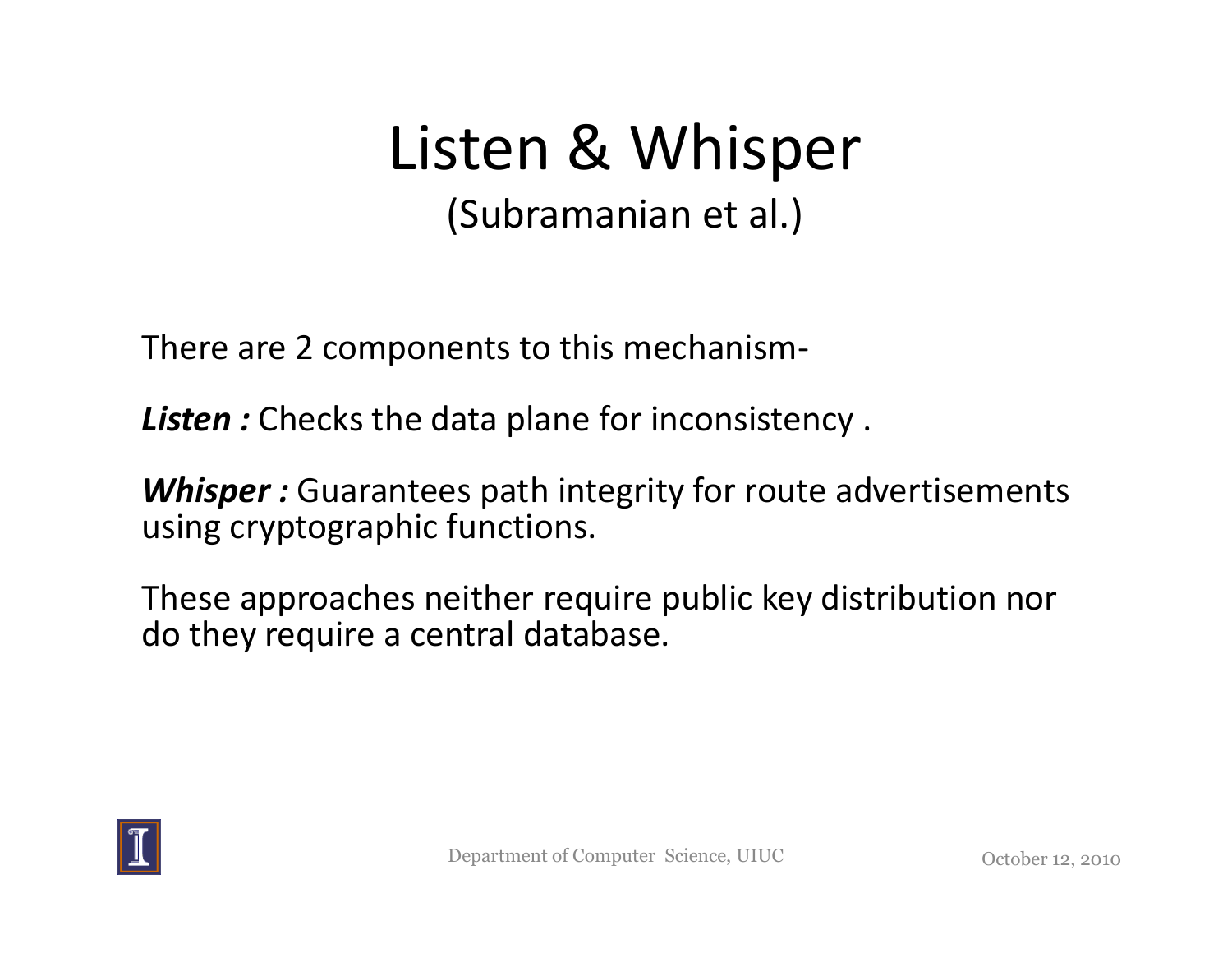#### Listen & Whisper(Subramanian et al.)

**Whisper** performs route consistency test on routes to the same destination. *Route consistency provides the ability to trigger alarms if any node generate spurious update.*





Consistency Checking of Routes (C,B,A) and (Y,X,A)





Department of Computer Science, UIUC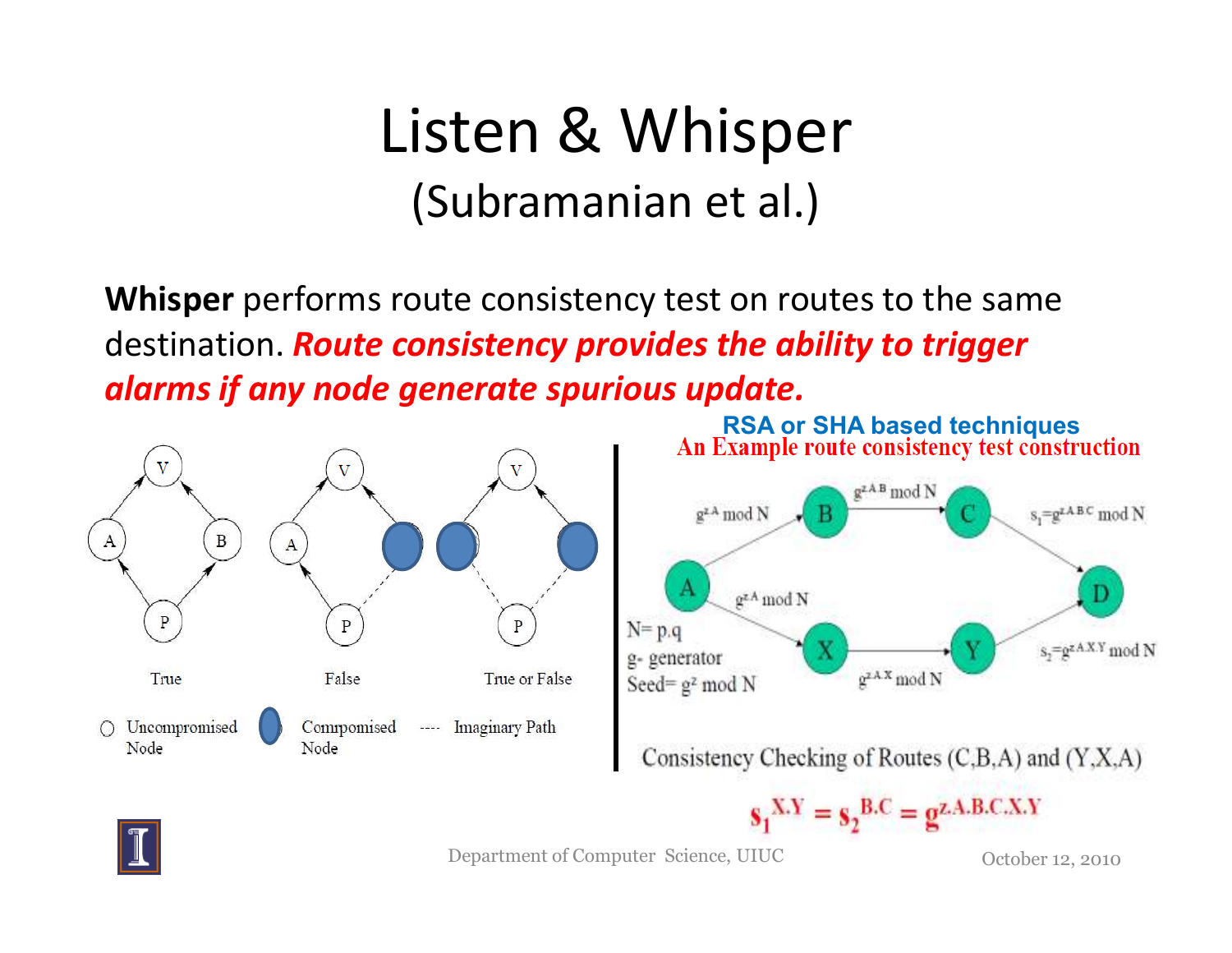### Listen & Whisper(Subramanian et al.)

**Listen:** Checks whether a path really exists.

**Basic approach**: Monitor TCP flows to check route validity

If SYN is followed by DATA => TCP flow completeIf SYN is not followed by DATA (within 2 min)=>TCP flow incomplete

**Challenge**: Dealing with false positives and false negatives due to-

- -Non-live destination
- -Route change
- -Port scanner generating SYN
- Malicious end hosts creating bogus TCP flow

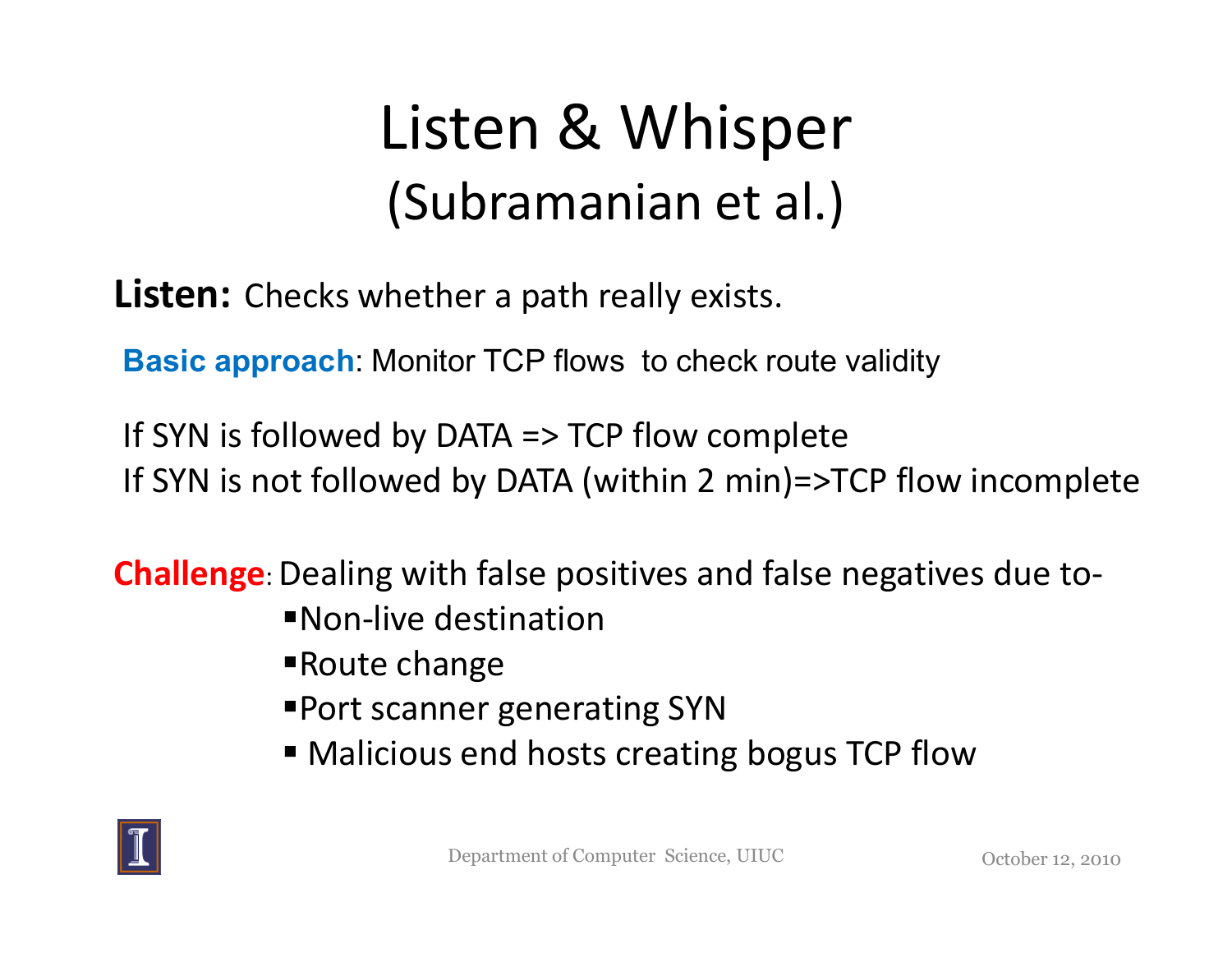#### Secured BGP (Kent et al.)

Makes extensive use of digital signatures and public key certification.

Uses:

- •IPsec --> authenticity and integrity of communication
- $\bullet$ PKIs --> secure identification
- Attestations --> authorization to advertise
- $\bullet$ Validation of UPDATEs using certificates and attestations
- •Distribution of countermeasures information --> certificates, CRLs, AAs



Heavy infrastructural and management burden.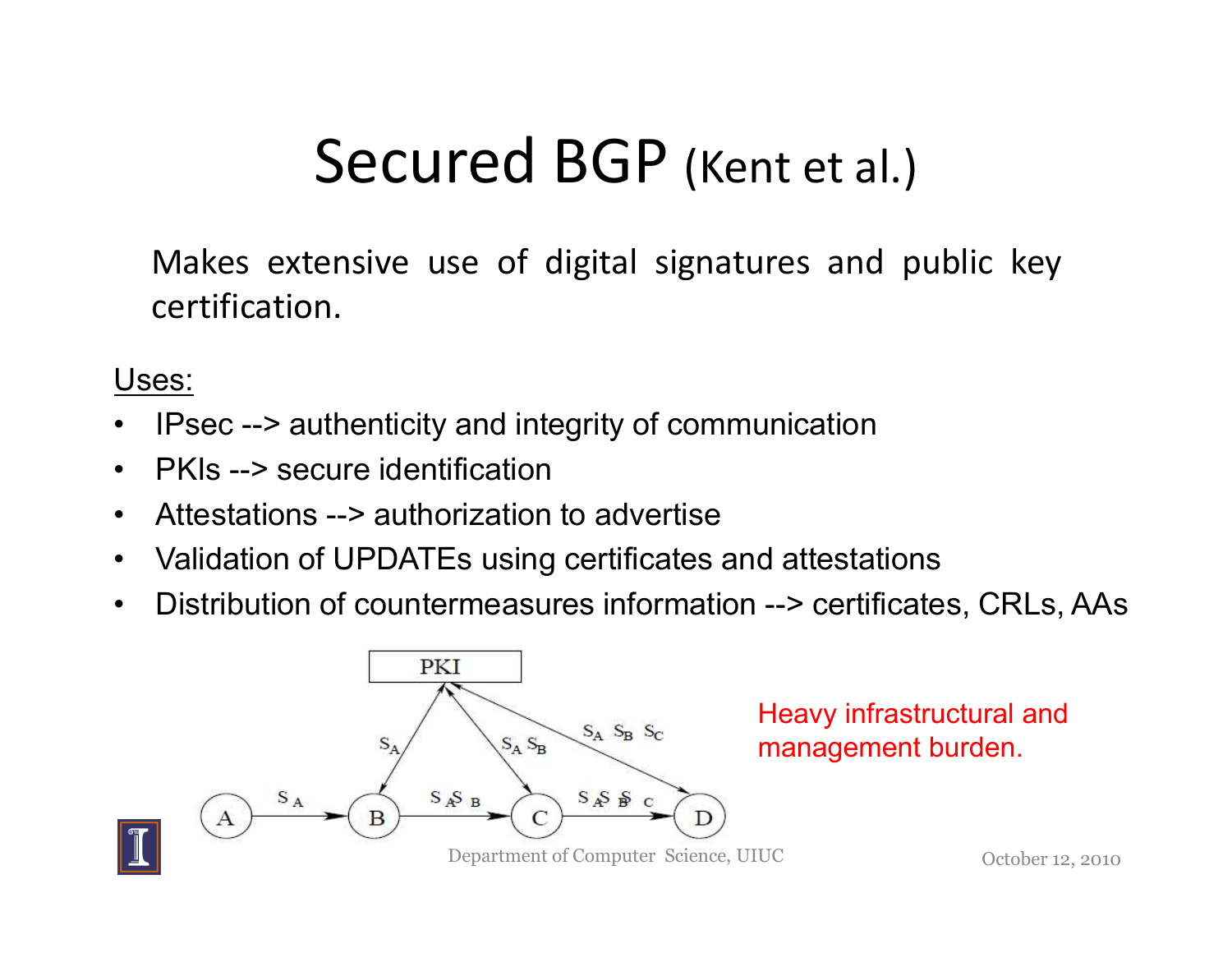#### How Secure are Secure Interdomain Routing Protocols (Goldberg et al.)

The optimal strategy to attract traffic seems to advertise the shortest legitimate path to all neighbors. (**Shortest Path-Export All**)

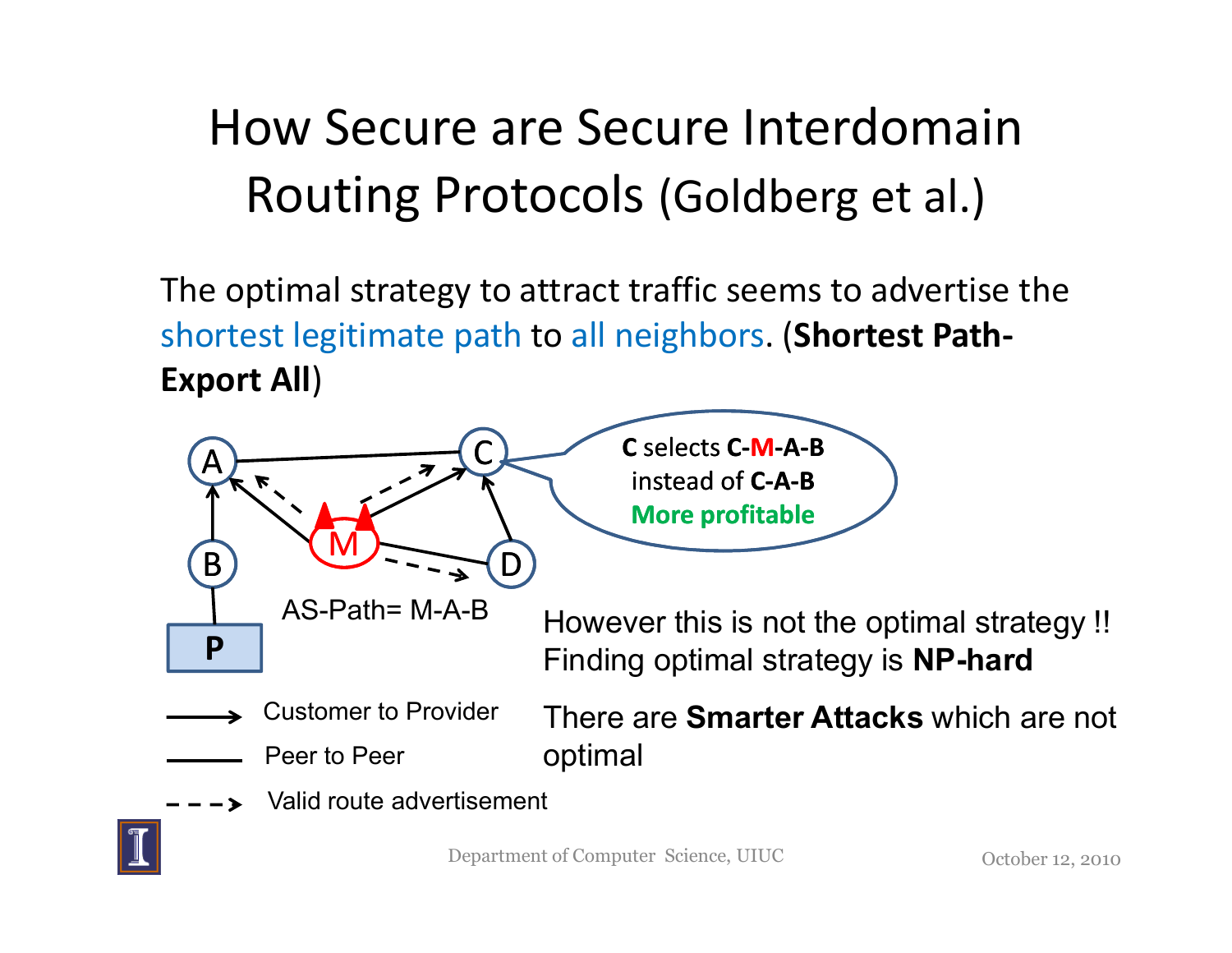#### How Secure are Secure Interdomain Routing Protocols (Goldberg et al.)

**Strategy: Attract more by announcing longer paths !**

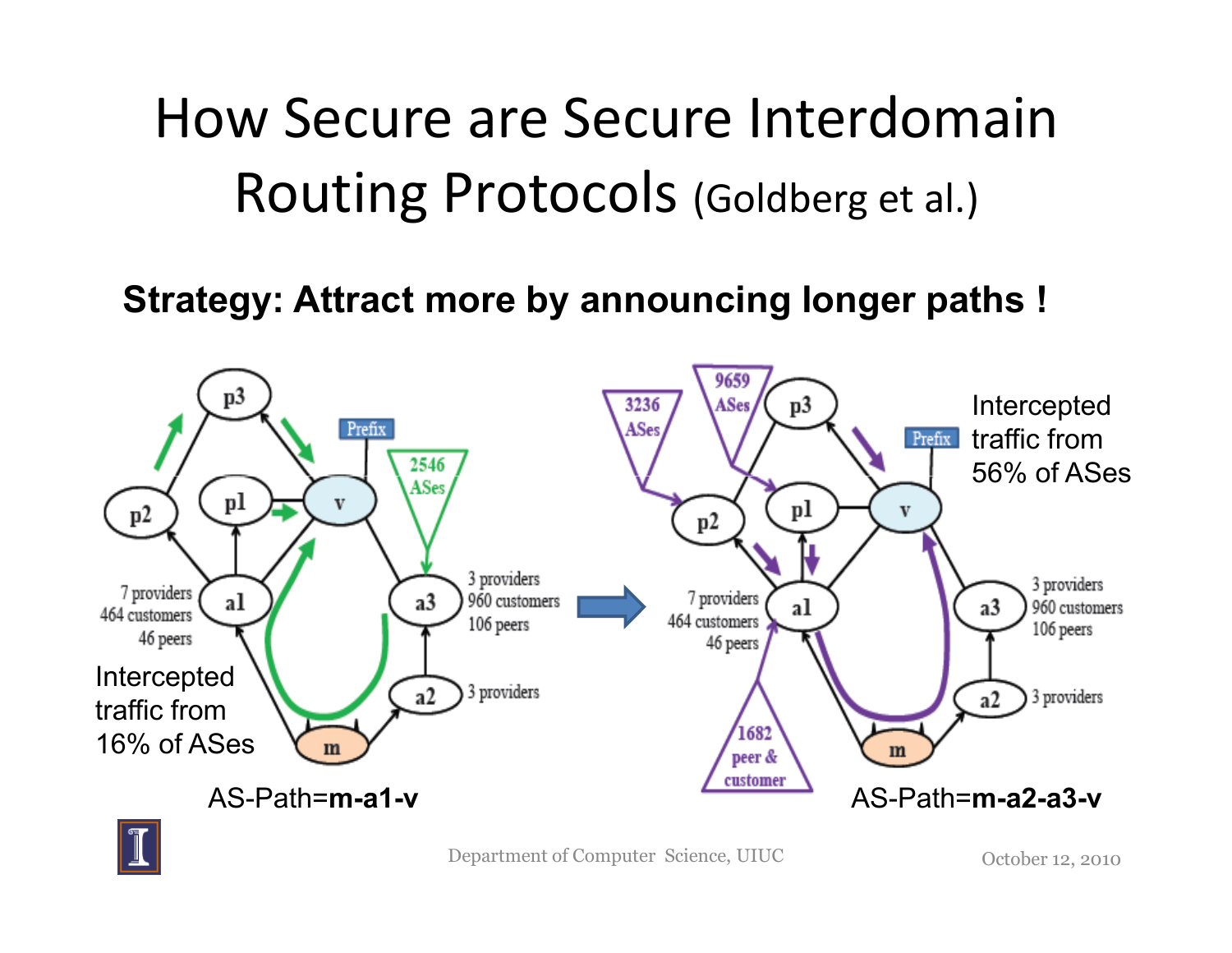# A Study of Prefix Hijacking and Interception in the Internet (Ballani et al.)



Department of Computer Science, UIUC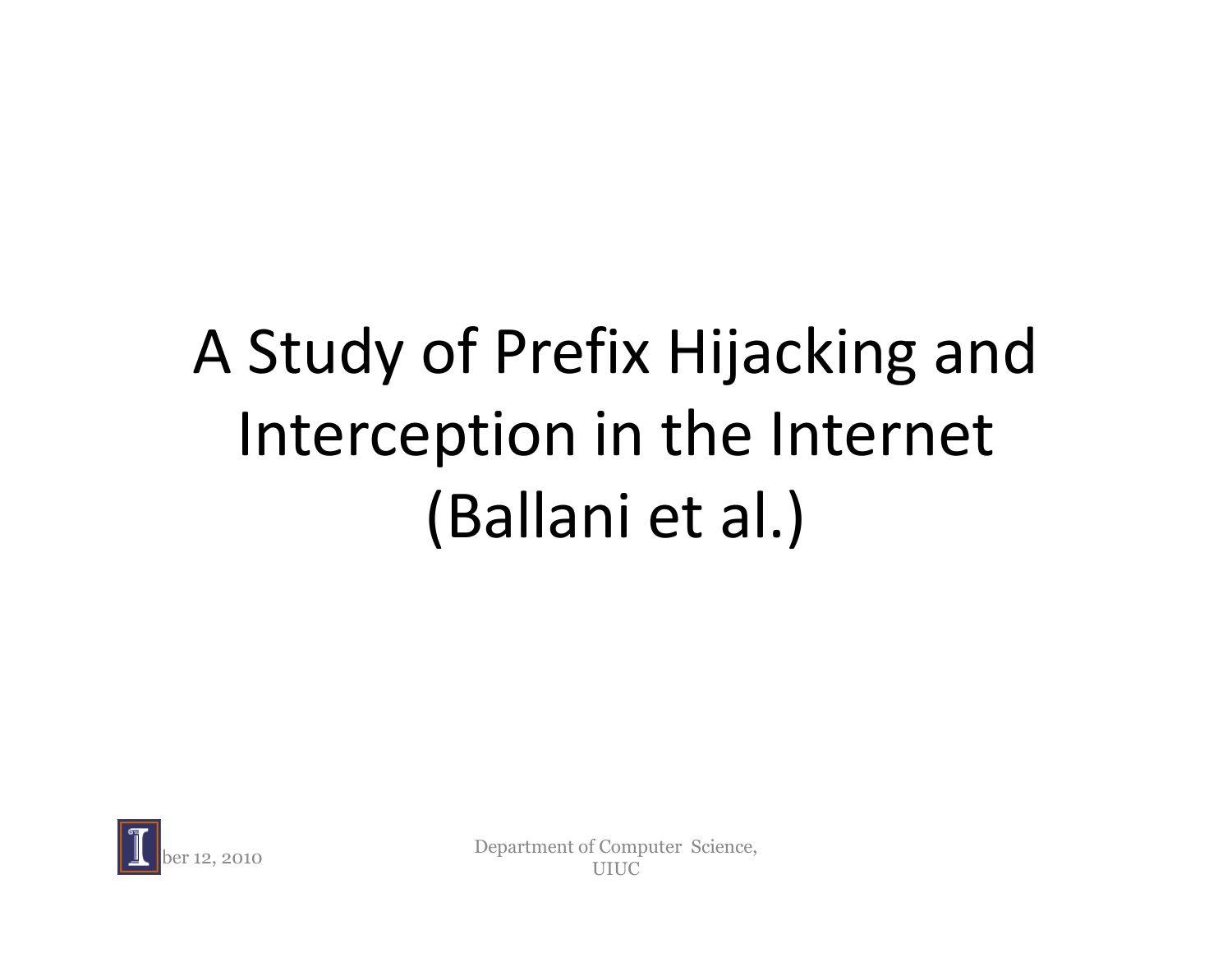## Conditions for Hijacking

#### When are invalid paths accepted ?

Length = i



Department of Computer Science, UIUC

October 12, 2010

Length  $= v$ 

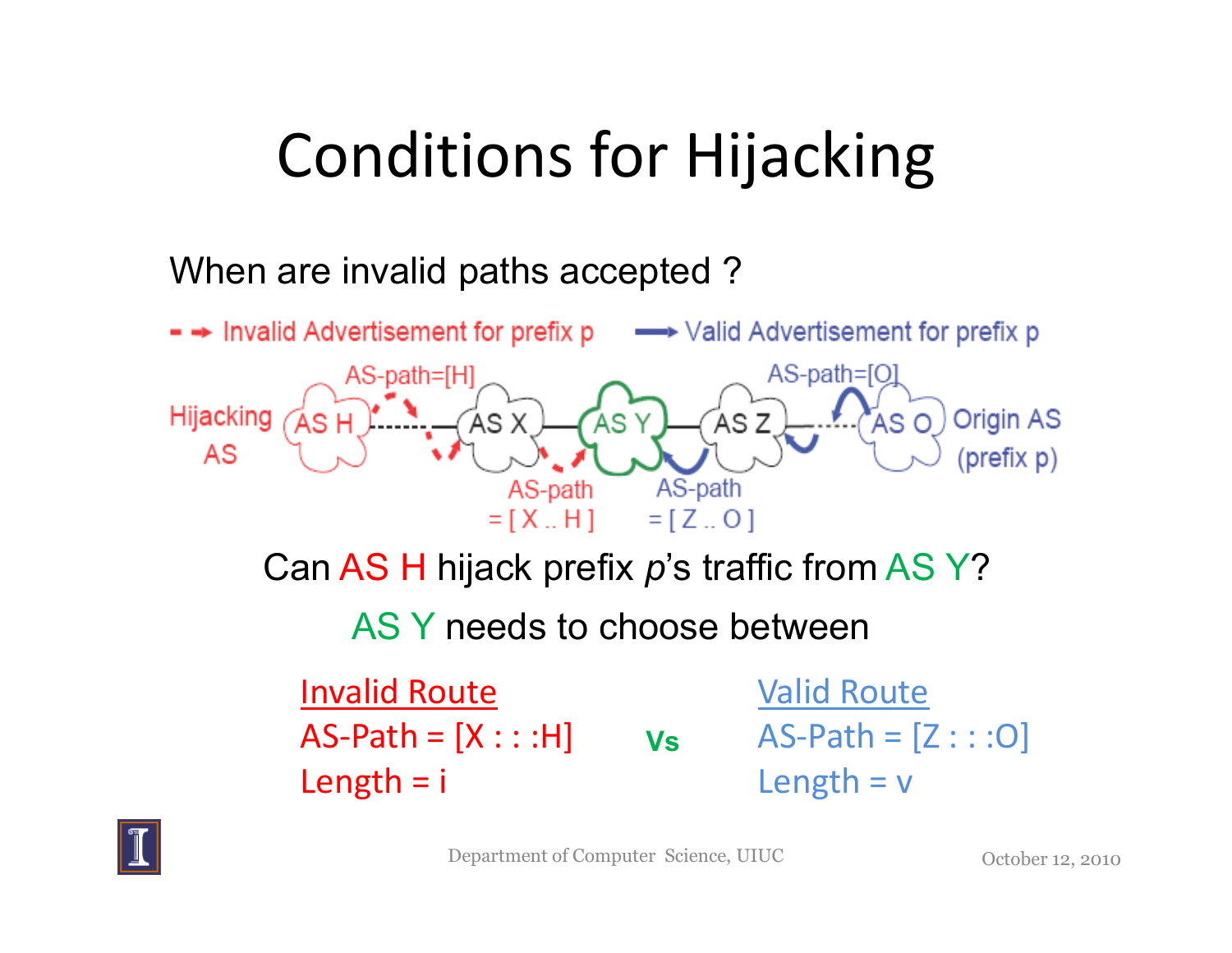# Conditions for Hijacking (cont..)

Decision depends upon:

- Routing policies ( customer > peer > provider)<br>. Advertised AC has distance to destination
- Advertised AS-hop distance to destination



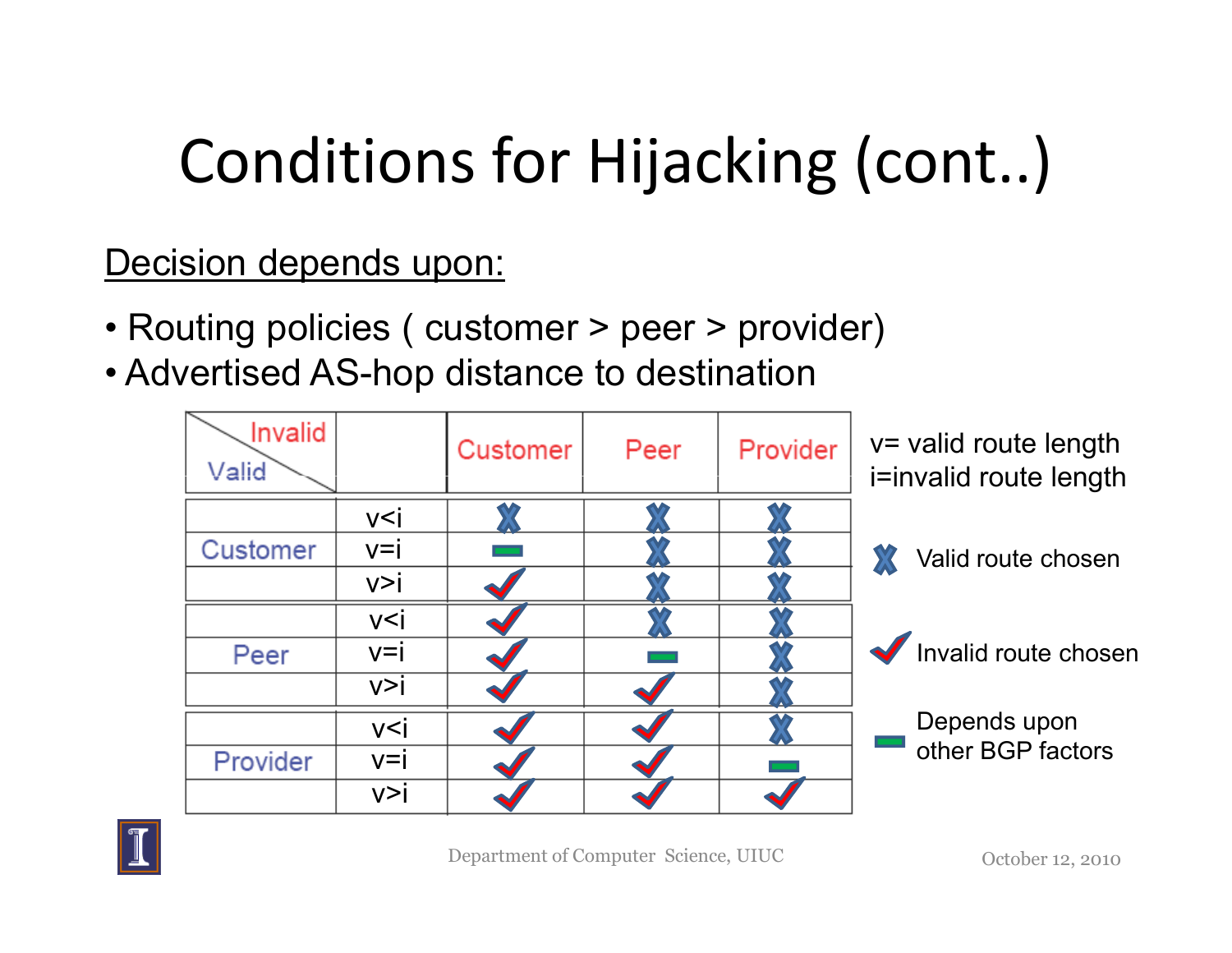### Conditions for Interception

Can AS H i<mark>ntercept</mark> prefix  $p$ 's traffic from AS Y?

- 1. Can AS H hijack prefix *p*'s traffic from AS Y?<br>?. Can AS H rauta the bijacked traffic hask to A
- 2. Can AS H route the hijacked traffic back to <mark>AS</mark> O?

#### **Safety Condition:**

AS H should have a valid route for prefix *p* during Interception

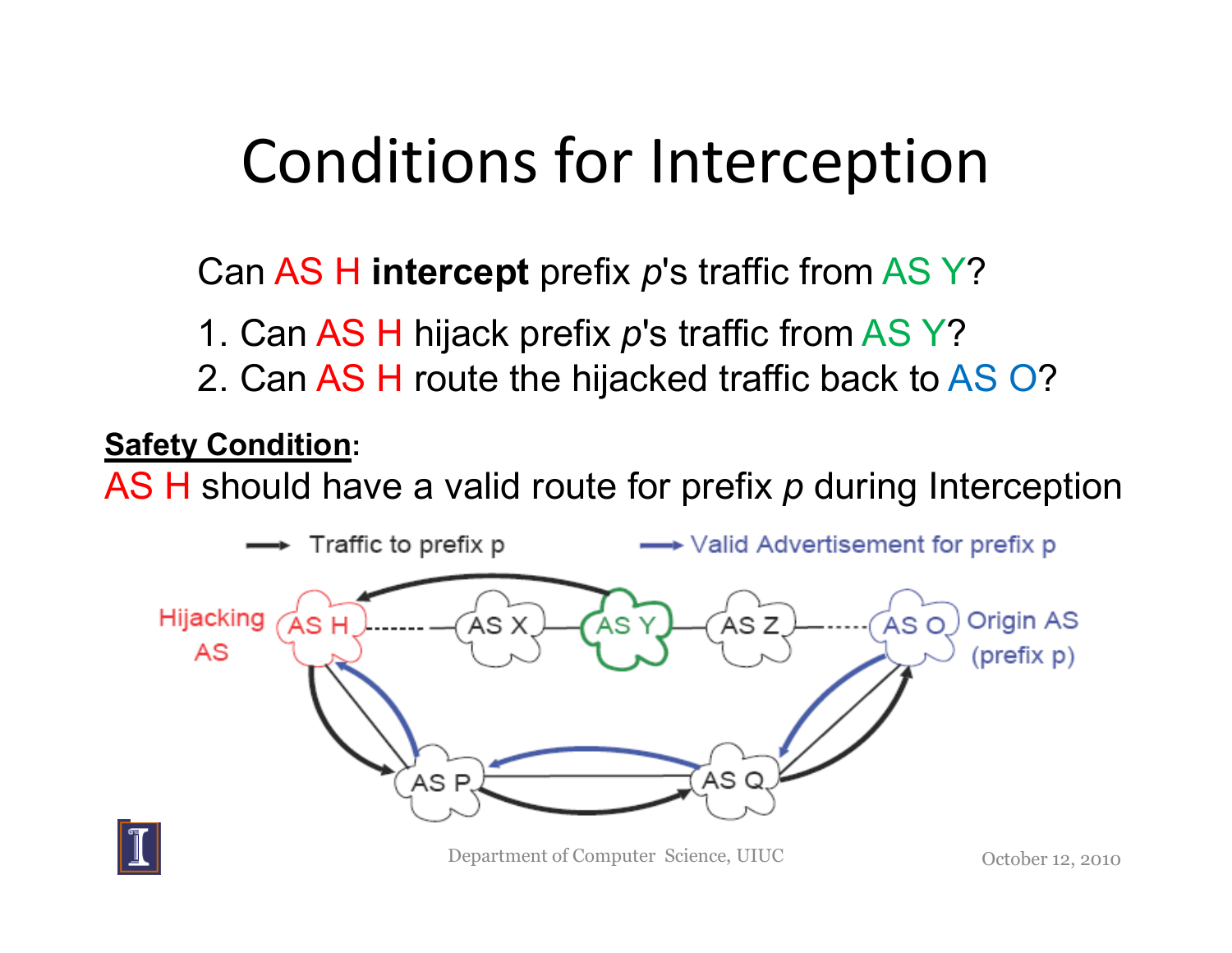## Conditions for Interception (cont..)

Can AS H advertise the invalid route to a neighbor without impacting its valid route?

**Possible situations:**

Advertise To



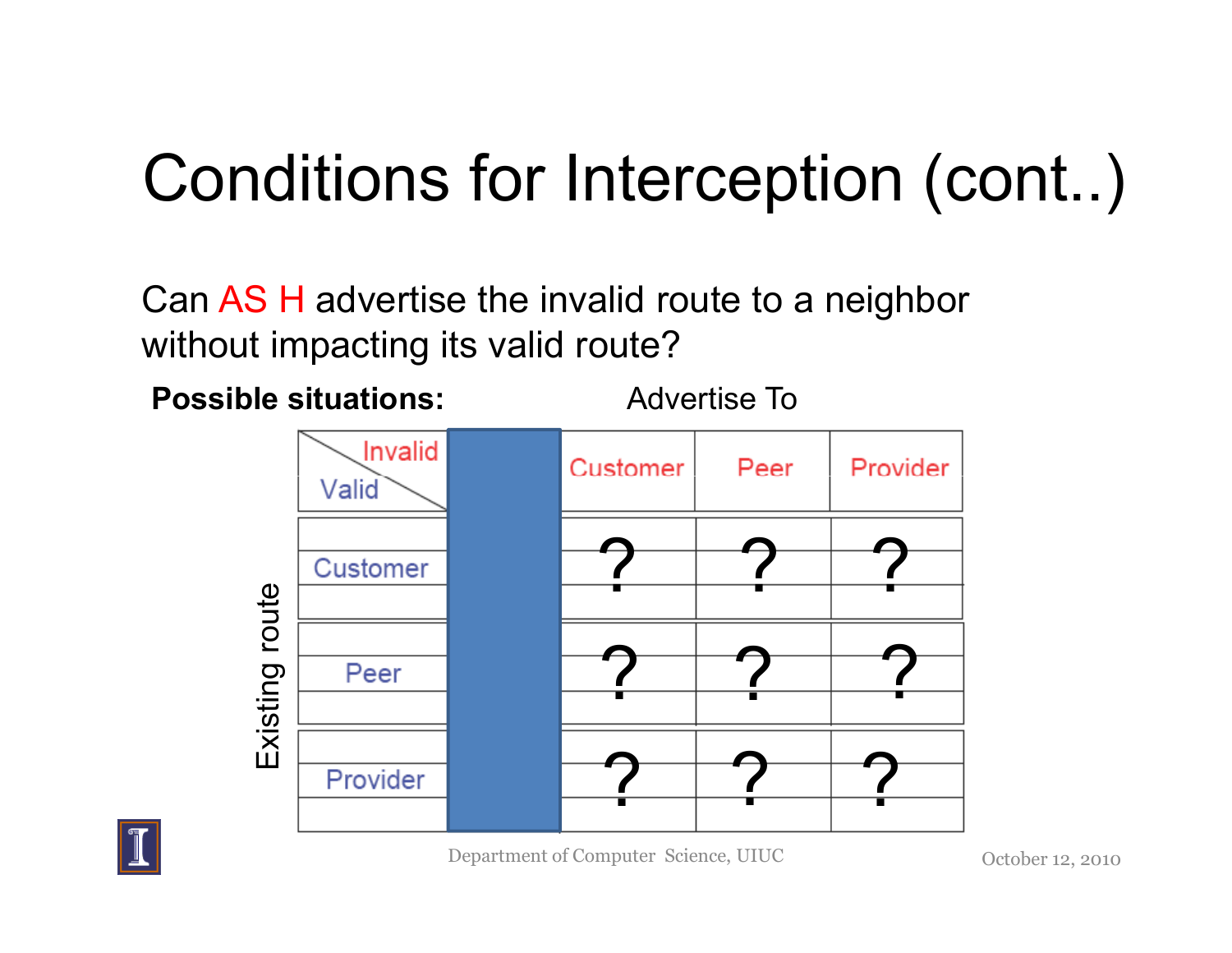### Maintaining Valid Interception Path

**Case 1-3**: Existing route=C & Advertising Invalid route to=C/P/Pv

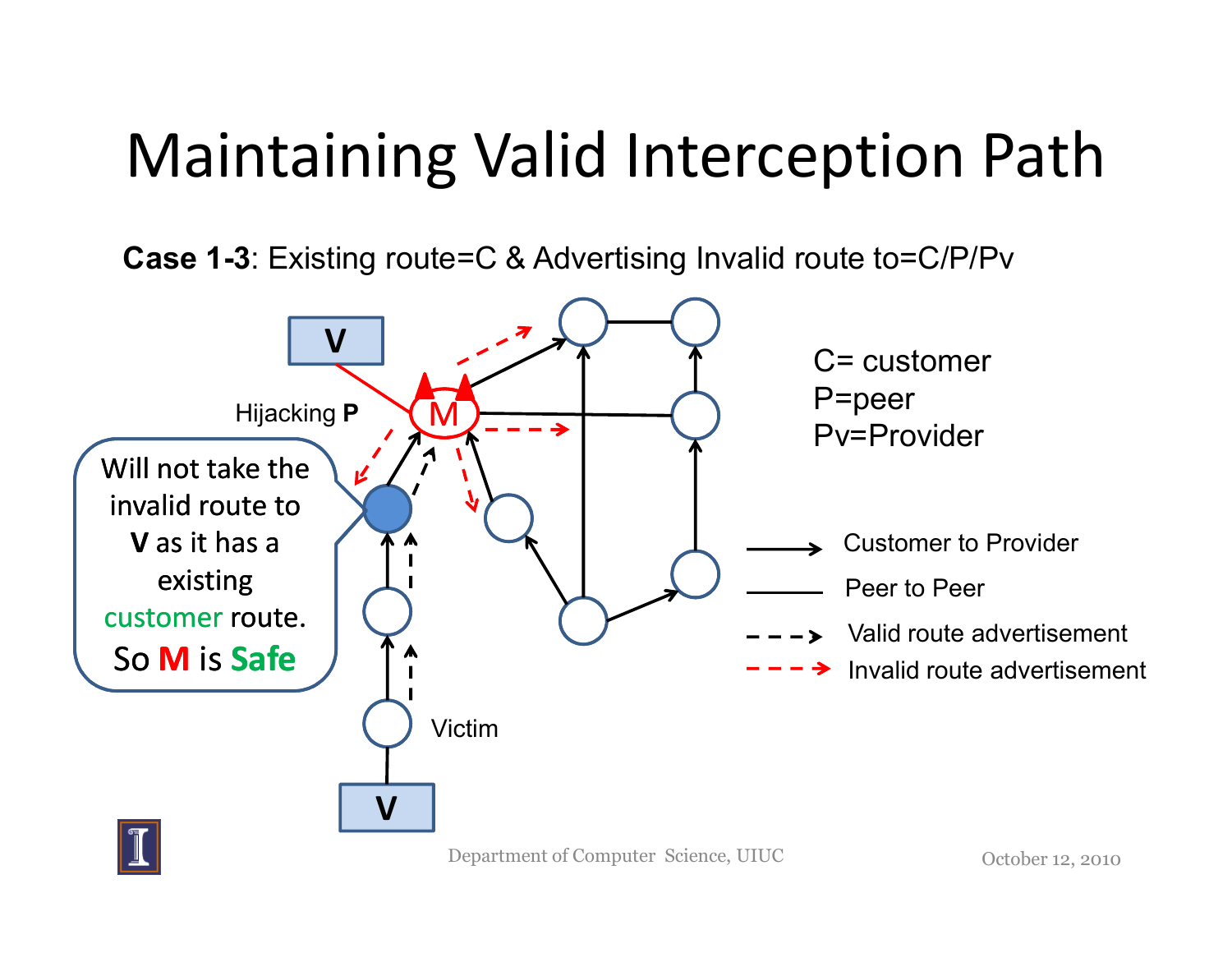## Maintaining Valid Interception Path



Department of Computer Science, UIUC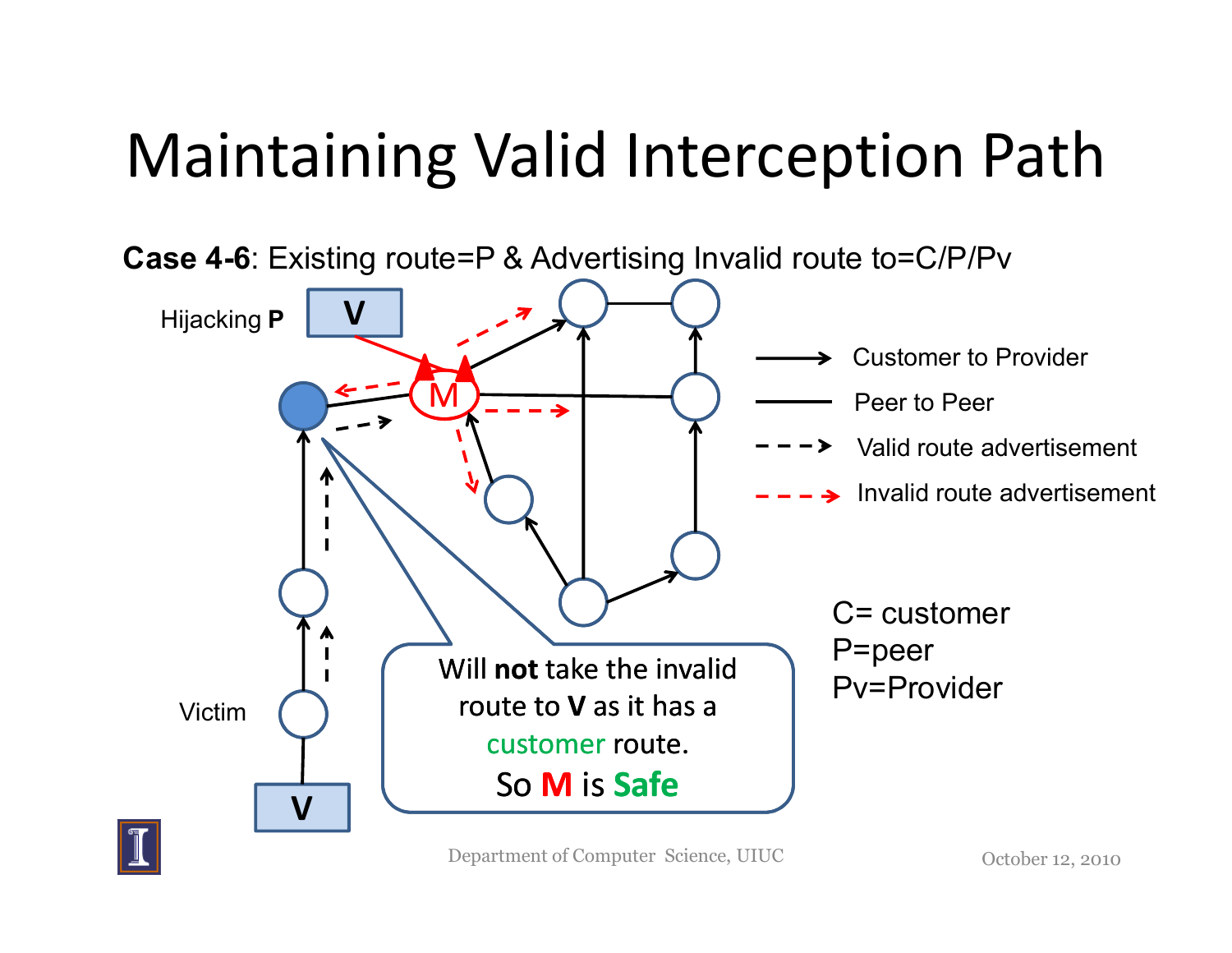## Maintaining Valid Interception Path

**Case 7-9**: Existing route=Pv & Advertising Invalid route to=C/P/Pv

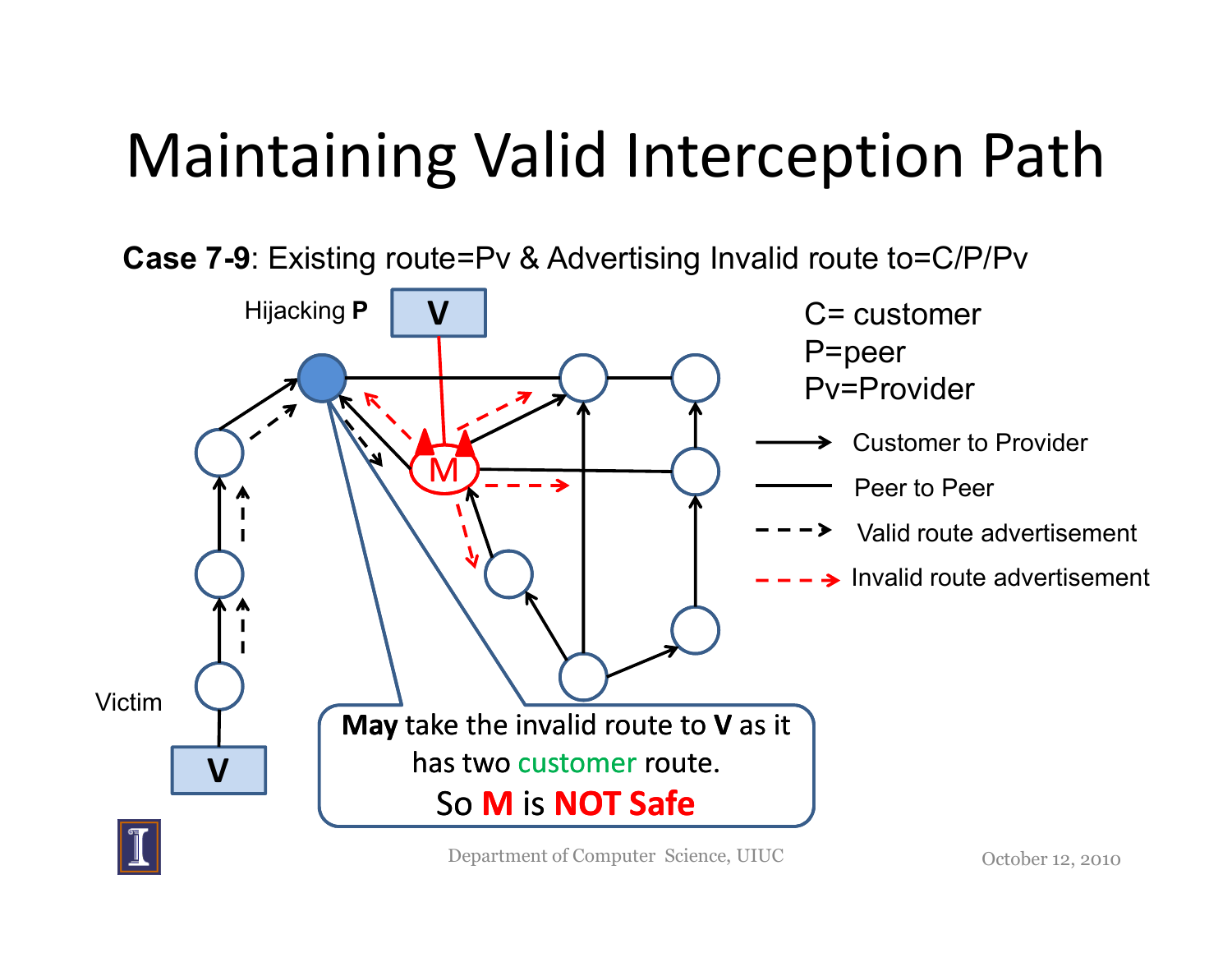### Conditions for Interception

Invalid advertisement to <sup>a</sup> provider can violate the safety condition if the manipulator's valid route is through <sup>a</sup> provider



![](_page_24_Picture_3.jpeg)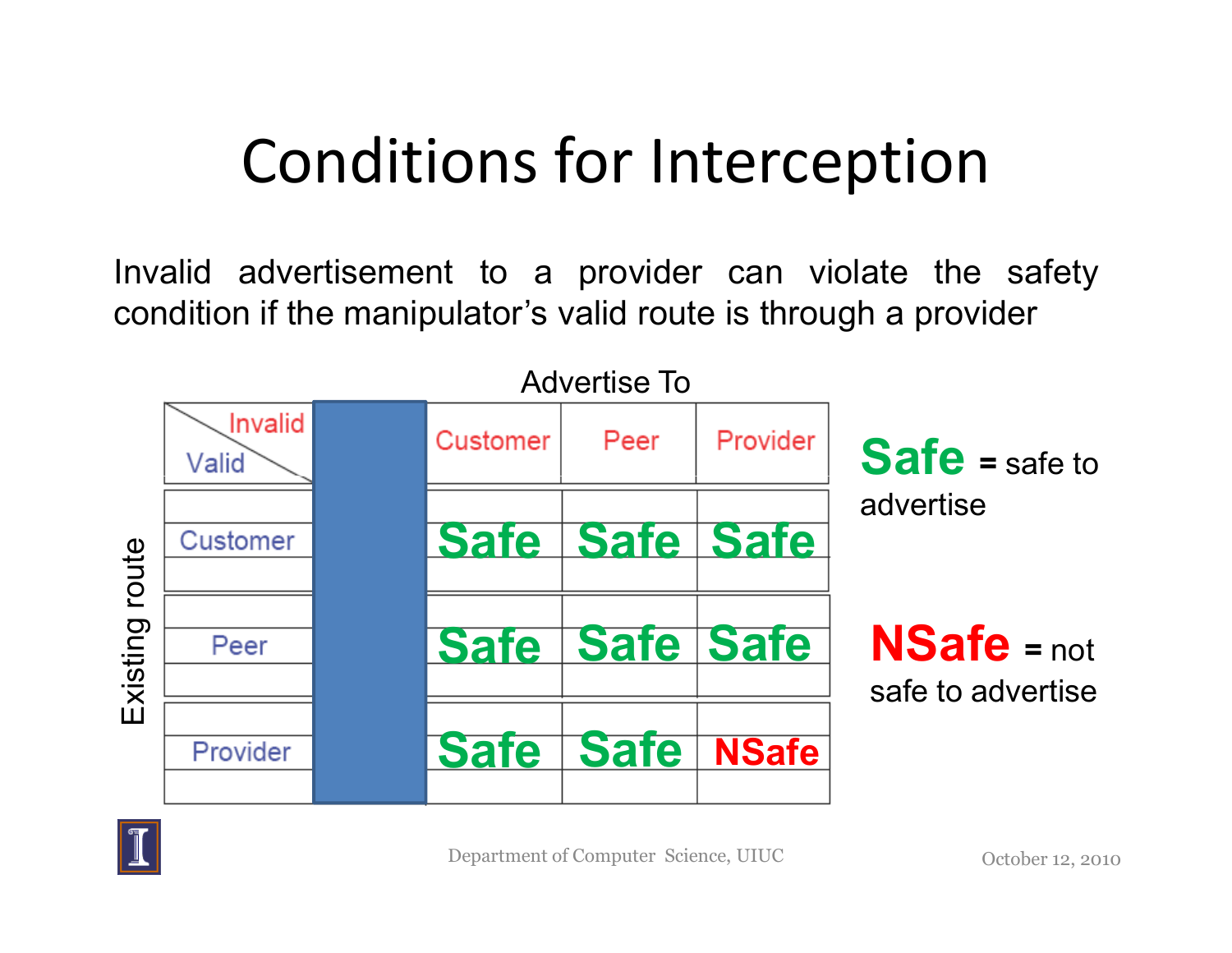#### Hijacking and Interception Estimate**s**

![](_page_25_Figure_1.jpeg)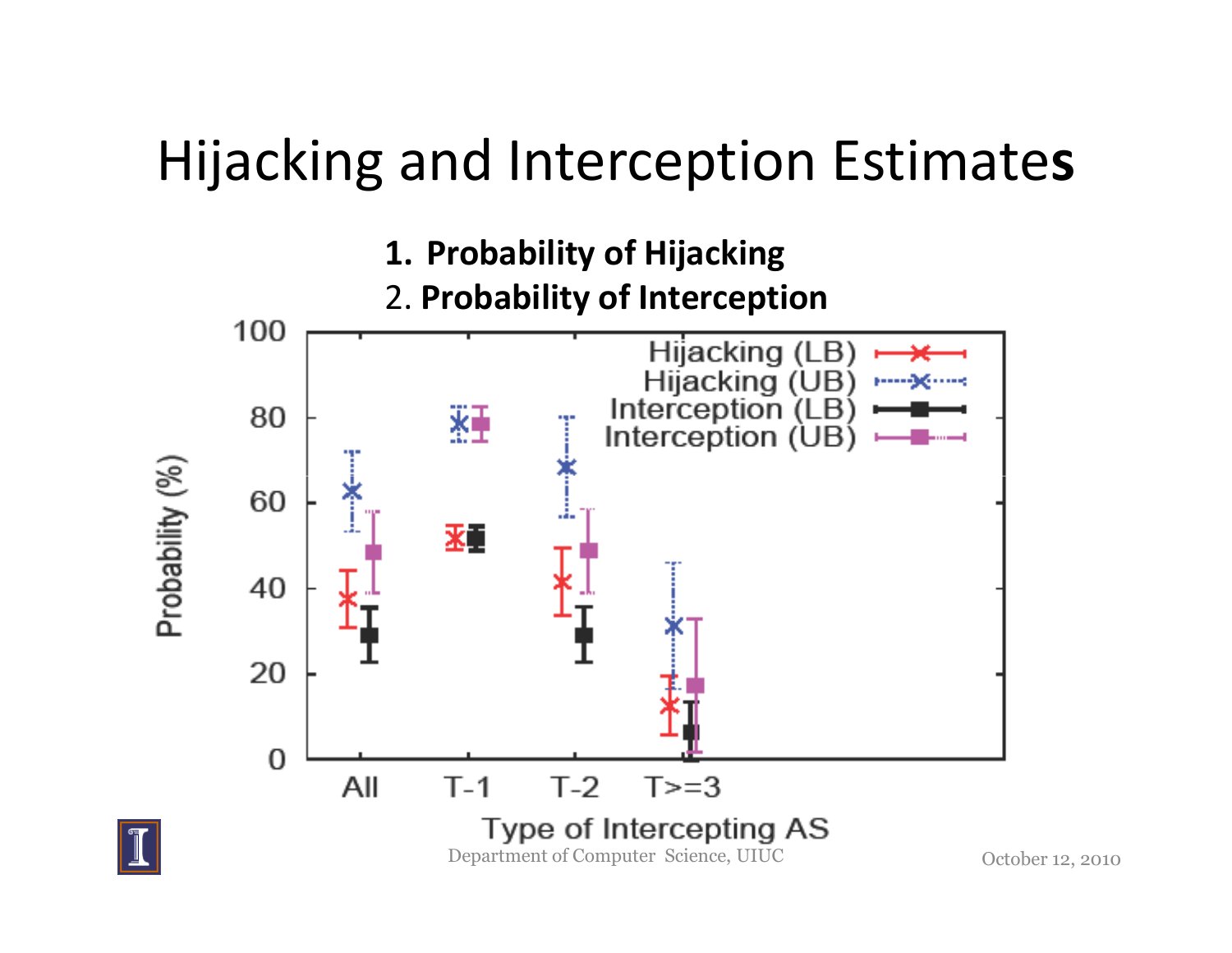#### Verifying Estimates against known events

| Prefix          | Owner                | Hijacker          | Estimated     | Actual      |  |
|-----------------|----------------------|-------------------|---------------|-------------|--|
|                 | (AS name)            |                   | Hijacking     | Hijack-     |  |
|                 |                      |                   | $LB-UB$ %     | -ing $(\%)$ |  |
| 64.233.161.0/24 | Google               | Cogent            | 35.5-64.5     | 45.2        |  |
| 12.173.227.0/24 | MarthaStewart Living | ConEd.            | 36.4-84.9     | 42.4        |  |
| 63.165.71.0/24  | Folksamerica         |                   | 39.4-72.7     | 39.4        |  |
| 64.132.55.0/24  | OverseasMedia        | π                 | $18.2 - 51.5$ | 18.2        |  |
| 65,115,240.0/24 | <b>View Trade</b>    | 99                | 27.2-54.5     | 21.2        |  |
| 65.209.93.0/24  | LavaTrading          | $^{\prime\prime}$ | 39.4-72.7     | 45.5        |  |
| 66.77.142.0/24  | Folksamerica         | $^{\dagger}$      | 90.9-90.9     | 90.9        |  |
| 66.194.137.0/24 | MacKayShields        | $^{\prime\prime}$ | 18.2-57.5     | 27.3        |  |
| 66.207.32.0/20  | ADI                  | $^{\prime\prime}$ | 45.5-66.7     | 63.6        |  |
| 69.64.209.0/24  | <b>TheStreet.Com</b> | m                 | 72.7-81.8     | 84.8        |  |
| 160.79.45.0/24  | RhodesASN            | $^{\prime\prime}$ | 27.3-75.8     | 51.5        |  |
| 160.79.67.0/24  | TheStreet.Com        | $^{\prime\prime}$ | 60.6-75.8     | 69.7        |  |
| 192.251.16.0/24 | T&TForex             | $^{\prime\prime}$ | 27.3-57.6     | 27.3        |  |
| 198.15.10.0/24  | <b>TigerFund</b>     | Ŧ                 | $0 - 1$       | 60.6        |  |
| 204.13.72.0/24  | ENN'                 | 77                | 93,9-93,9     | 75.8        |  |
| 216,223,46,0/24 | SDSNY                |                   | 51.5-78.8     | 18.2        |  |

![](_page_26_Picture_2.jpeg)